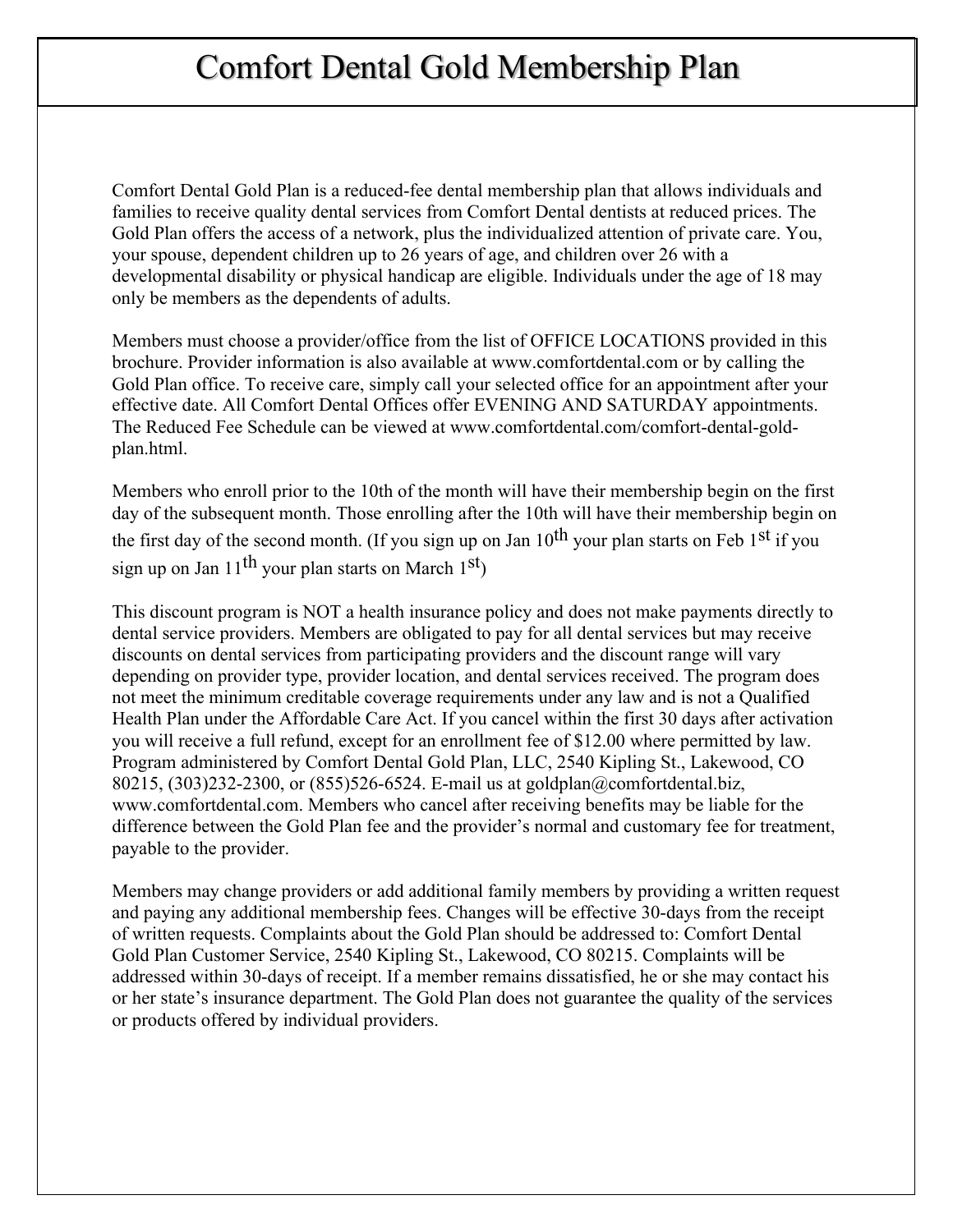# Comfort Dental Gold Membership Plan

Gold Plan Membership provides you with local anesthetics, examinations, x-rays, and other preventive services at NO CHARGE (\$5.00 for Arizona members) plus reduced fees on most other dental services. The complete Reduced Fee Schedule can be viewed at www.comfortdental.com/comfort-dental-gold- plan.html for full details on discounted services.

Members are charged an office visit fee of \$30.00 for each appointment. Orthodontics (Braces) are provided at a \$500 discount on the total treatment cost, and payments of just \$99/month with NO DOWN PAYMENT. The reduced fees are paid directly by you to your selected provider. A complete list of dentists and offices is available at www.comfortdental.com

Members may receive emergency dental care for the relief of pain, bleeding or swelling from any Comfort Dental dentist at any Comfort Dental office when their selected provider is unavailable.

This contract is not protected by any state guaranty fund. The program and program administrator is not liable for providing or guaranteeing health services or for the quality of health services rendered. Membership and activation fees apply. The Gold Plan is governed by this Membership Agreement. Participating providers are not available in all areas and are subject to change without notice. Program is not available in all states. To join fill our online form at https://admin.comfortdental.com/signups/index or fill out the paper form.

You have Three methods of payments:

1. Yearly: One lump sum payment by check or credit card.

2. MONTHLY BY CREDIT/DEBIT CARD. Enclose valid credit/debit card number with expiration date and name of cardholder plus 3 or 4 digit code. Your card will be charged the first month, last month fee to enroll. Remaining monthly payments will be automatically charged to the same card on the first of each month.

3. MONTHLY BY CHECKING ACCOUNT DEBIT. (for paper forms) Enclose a check for the first and last month's payment. Also include a voided check. Remaining payments will be deducted from your checking account on the first of each month. Members choosing to pay in this way will be automatically renewed. A written request is required for cancellation.

Paper Enrollment form and payment should be directed to:

## COMFORT DENTAL GOLD PLAN

2540 Kipling Street

LAKEWOOD, 80215

303-232-2300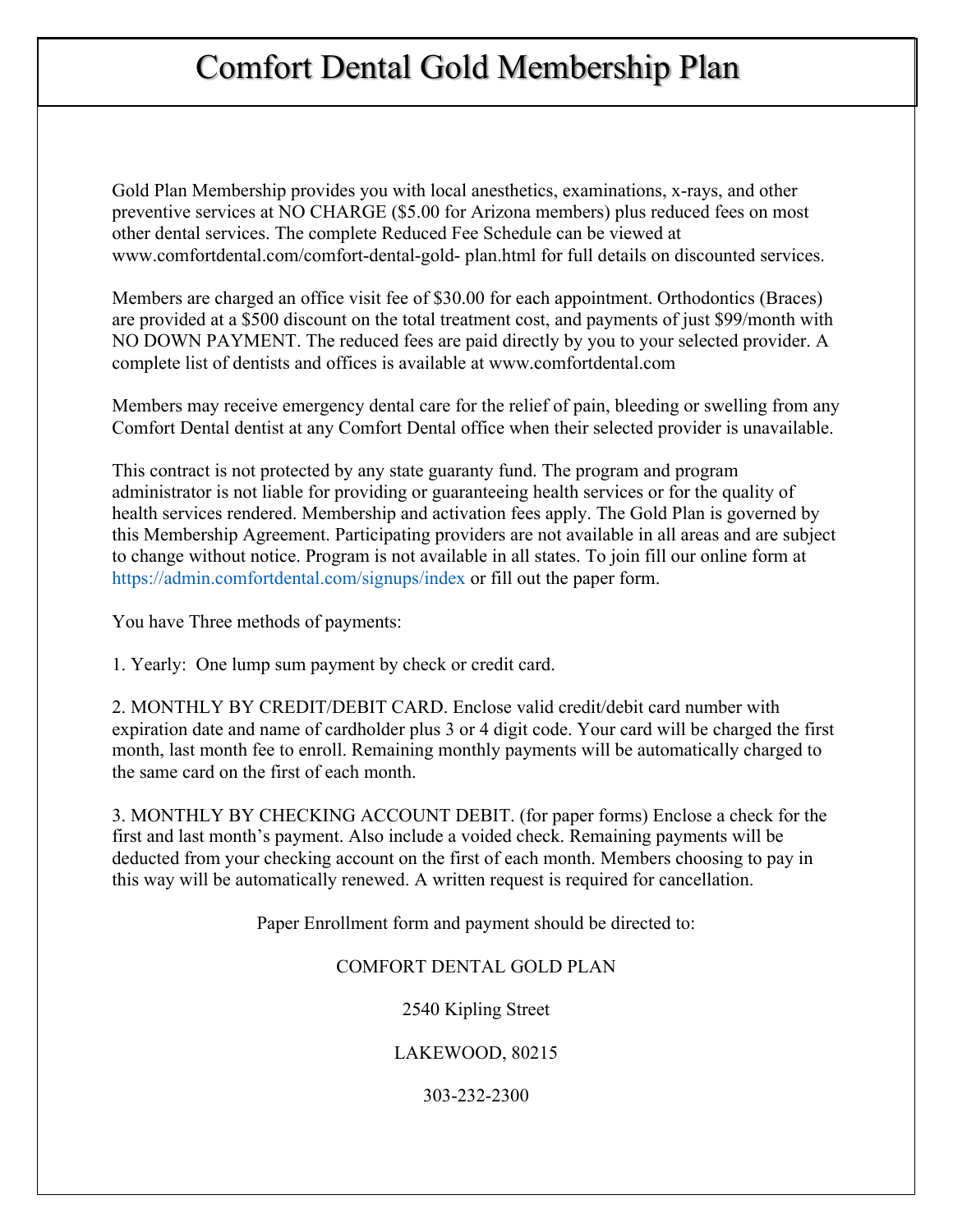# **ALL MEMBERS FILL OUT THIS PORTION COMPLETELY-PLEASE PRINT**

| First<br><b>Last Name</b>                    |                                   | MI              |              |
|----------------------------------------------|-----------------------------------|-----------------|--------------|
| <b>Mailing Address</b>                       |                                   | Apt#            |              |
| <b>City</b>                                  | <b>State</b>                      | <b>Zip Code</b> |              |
| <b>Phone</b>                                 | <b>Member Birth Date</b><br>Email |                 |              |
| <b>Preferred Contact Method (circle one)</b> | Mail<br>Phone<br><b>Email</b>     |                 |              |
| <b>List Eligible Dependents</b>              | <b>Birth Date</b>                 |                 | Relationship |
|                                              |                                   |                 |              |
|                                              |                                   |                 |              |
|                                              |                                   |                 |              |

#### Office Location Selected\_\_\_\_\_\_\_\_\_\_\_\_\_\_\_\_\_\_\_\_

Select Method of Payment Circle one: YEARLY **MONTHLY** 

Monthly bank draft (1st & last month's payment will be charged. (Include voided check for account to be debited.) The authorization form must be signed.

\_\_\_\_\_ **Charge Card** (we accept all credit cards) card #  $\qquad \qquad \text{exp. date:}$ 

 $*$ CVC#

#### **\*3 digit on back of card or 4 digits on front of card on AmEx**

If paying monthly charge card, 1st, and last month's payment will be charged and monthly payments will be automatically charged to this account on the first of each month.

\_\_\_\_\_ **12 month annual payment**. Total payment included. (If using Charge Card, indicate number above.)

I understand the benefits, limitations, exclusions and requirements of the Plan and **I agree to the following: I will remain in the plan and pay membership fees for 12 months**. Where permitted by law, payment of less than 12 months' membership fees may result in my being charged usual and customary fees for all services (including those already provided) and my being charged remaining months' fees in lump sum. Fees for dental services are due to the dentist as services are rendered. Fees for prosthodontic and cast restoration services are due to the dentist at the preparation/impression visit. Failure to comply may result in my being charged usual and customary fees for such services. I agree to pay any and all costs in collecting all charges, including but not limited to attorney fees and court costs. Membership must be continuous. Missing monthly payments must be made up for interrupted membership.

| Signature(Required) |  |
|---------------------|--|
| Date                |  |

**For a complete list of terms, conditions and exclusions please go to comfortdental.com/comfort-dental-gold-plan.html TERMS AND CONDITIONS OF AUTHORIZATION TO HONOR DEBITS**

Drawn by and Payable to Comfort Dental Gold Plan. 1. The member enrolling in the Gold Plan hereby lists and authorizes his/her bank to pay and charge to his/her account, checks drawn by and payable to Comfort Dental Gold Plan, Lakewood,<br>CO, provided there are sufficient collectable funds in said account to pay the same upon<br>presentation. The member agrees that hi shall be the same as if it were a check drawn on his/her bank and paid personally by him/her. This authority is to remain in effect until revoked by him/her in writing, member's bank shall be fully

protected in paying such check. 2. He/she further agrees that if any such check is dishonored, whether with or without cause and whether intentionally or inadvertently, his/her bank shall be under no liability whatsoever even though said dishonor results in the suspension of his/her membership. 3. To the Bank named, it is agreed that you may comply with the depositor's request, this Company agrees: a) To indemnify you and hold you harmless from any loss you may suffer as a consequence of further actions resulting from or in connection with the execution and issuance of any check, draft or letter, whether or not genuine, purporting to be executed and received by you in the regular course of business for the purpose of payment, including any costs or expenses reasonably incurred in connection therewith. b) In the event that any such check, draft or order shall be dishonored whether with or without cause, or whether intentionally or inadvertently, to indemnify you for any loss even though dishonor results in a suspension of membership. c) To defend at your own cost and expense any action which might be brought by any depositor or any other persons because of your actions when pursuant to the foregoing request, or in any manner arising by<br>reasons of your participation in the foregoing plan of statement of collection. 4. Member hereby<br>agrees that payments will be with month the first and last month's payment will be charged.

#### **Authorization to Honor debits drawn by and payable to COMFORT DENTAL GOLD MEMBERSHIP PLAN**

| <b>Bank Name</b> |         |           |             |  |
|------------------|---------|-----------|-------------|--|
| Address          |         |           |             |  |
| City             |         | State     | Zip         |  |
| Phone (          |         |           |             |  |
| Checking         | Savings |           |             |  |
| Acct.#           |         | Routing # |             |  |
| .                | .       |           | .<br>$\sim$ |  |

\*\*\* Please include voided check from account to be drafted \*\*\* I authorize you to pay and charge my bank account checks drawn by and payable to the order of Comfort Dental Gold Plan, Lakewood, CO and agree to remain in the Plan a minimum of one year. Less than one-year membership may result in my being billed usual and customary fees. Cancelation of banking must be done in writing 30 days prior to end of 12 month term. Signature (Required) \_\_\_\_\_\_\_\_\_\_\_\_\_\_\_\_\_\_\_\_\_\_\_\_\_\_\_\_\_\_\_\_\_\_\_\_\_  $Date:$ 

**Mail this form to: Comfort Dental Gold Plan 2540 Kipling Street Lakewood, CO 80215**